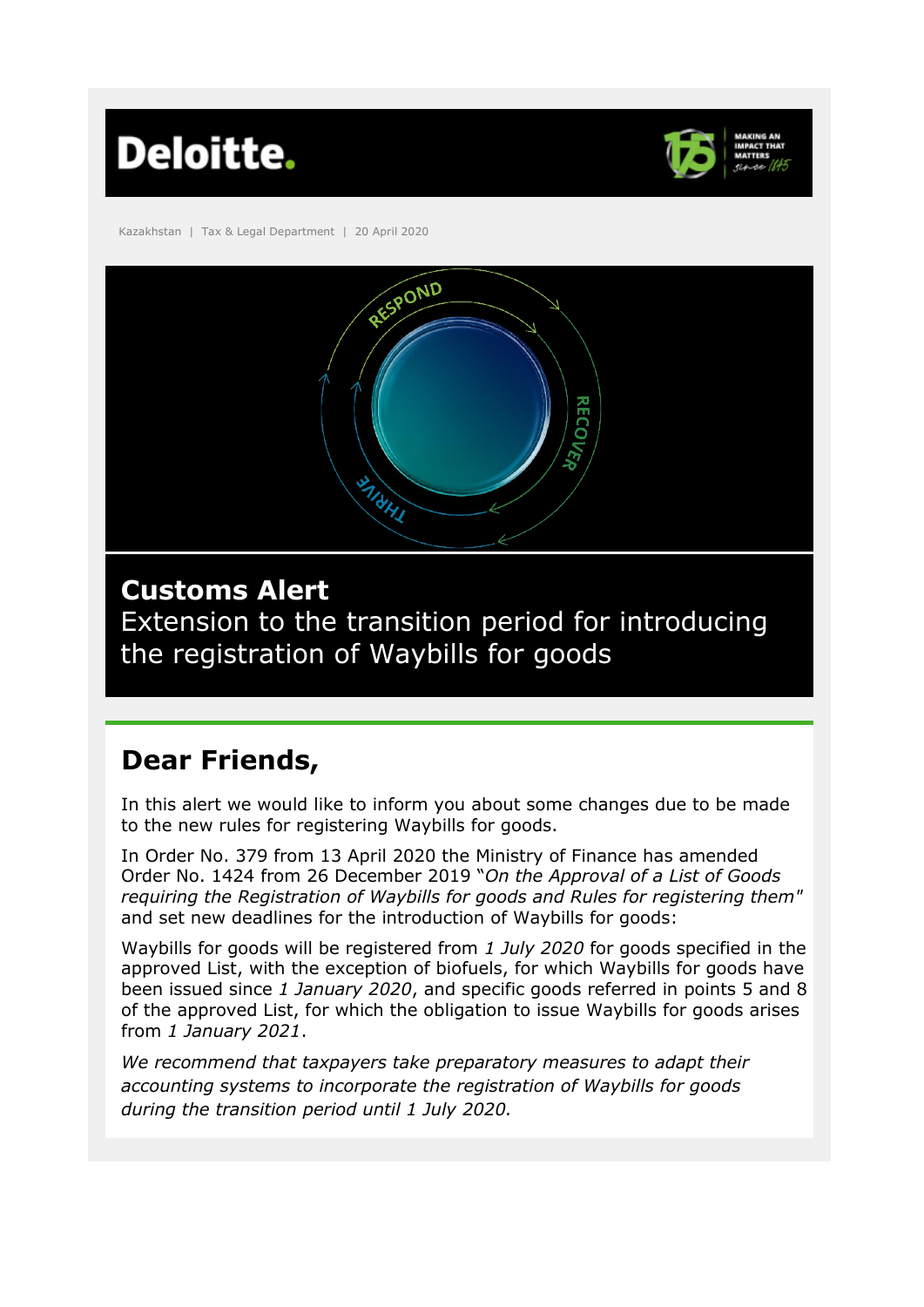If you would like to receive more detailed advice on any of the issues discussed in this overview, please contact the Deloitte Tax & Legal Department on the numbers specified below.

+7 (727) 258 13 40 (Almaty) or +7 (717) 258 04 81/80 (Nur-Sultan).

Best regards, **Tax & Legal Department**

#### **Combating COVID-19 with resilience** Keep up to date!



(6) More information

## **Таможенный вестник**

о продлении переходного периода по внедрению сопроводительных накладных на товары

#### **Уважаемые друзья,**

Мы бы хотели проинформировать Вас о некоторых изменениях, вносимых в новые правила по оформлению сопроводительных накладных на товары (далее, СНТ).

Приказом Министерства Финансов Республики Казахстан № 379 от 13 апреля 2020 года внесены изменения в Приказ МФ РК №1424 от 26 декабря 2019 года «*Об утверждении Перечня товаров, на которые распространяется обязанность по оформлению сопроводительных накладных на товары, а также правил оформления и их документооборота»* и установлены новые сроки введения в действие сопроводительных накладных на товары.

Оформление СНТ осуществляется с *1 июля* 2020 в отношении товаров, указанных в утвержденном Перечне, за исключением биотоплива, по которому оформление СНТ возникло с *1 января* 2020 года, а также за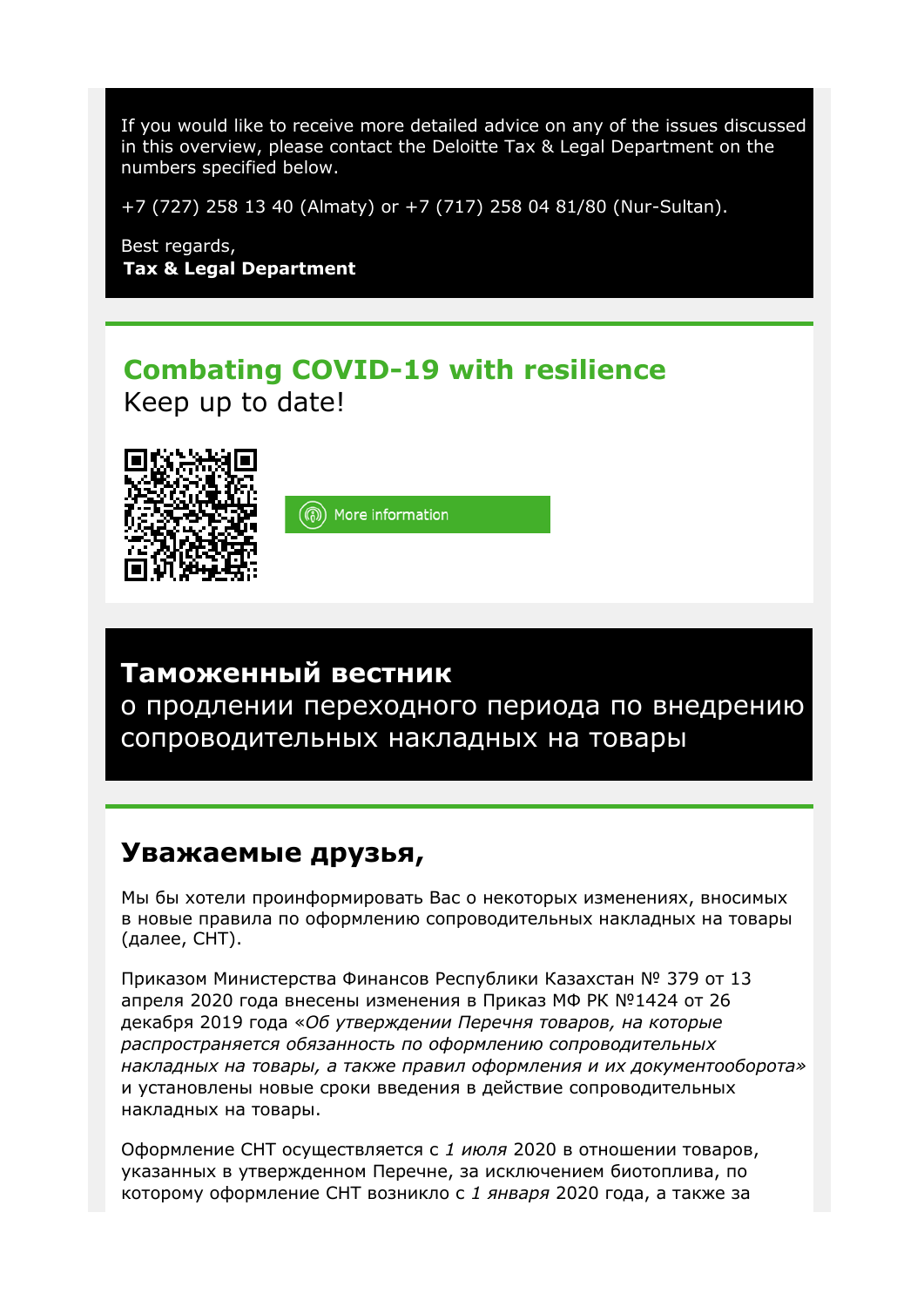исключением отдельных товаров, указанных в пунктах 5 и 8 утвержденного Перечня, на которые обязанность СНТ возникает *с 1 января 2021 года*.

*Мы рекомендуем налогоплательщикам в течении переходного периода до 1 июля 2020 года провести подготовительные мероприятия по адаптированию своих учетных систем к внедрению СНТ.*

Если Вы хотите получить более детальную консультацию по вопросам, освещенным в данном выпуске, пожалуйста, обращайтесь в Департамент налогов и права компании «Делойт ТСФ» по ниже указанным номерам и контактным данным:

+7 (727) 258 13 40 (Алматы) или +7 (717) 258 04 81/80 (Нур-Султан).

С уважением,

**Департамент налогов и права**

### **Противостояние вирусу COVID-19**

Будьте в курсе нововведений!







#### [deloitte.kz](http://www2.deloitte.com/kz/en.html)

Deloitte refers to one or more of Deloitte Touche Tohmatsu Limited ("DTTL"), its global network of member firms, and their related entities. DTTL (also referred to as "Deloitte Global") and each of its member firms are legally separate and independent entities. DTTL does not provide services to clients. Please see [www.deloitte.com/about](http://www.deloitte.com/about) to learn more.

Deloitte is a leading global provider of audit and assurance, consulting, financial advisory, risk advisory, tax and related services. Our network of member firms in more than 150 countries and territories serves four out of five Fortune Global 500® companies. Learn how Deloitte's approximately 312,000 people make an impact that matters at [www.deloitte.com.](http://www.deloitte.com/)

This communication contains general information only, and none of Deloitte Touche Tohmatsu Limited, its member firms or their related entities (collectively, the "Deloitte network") is, by means of this communication, rendering professional